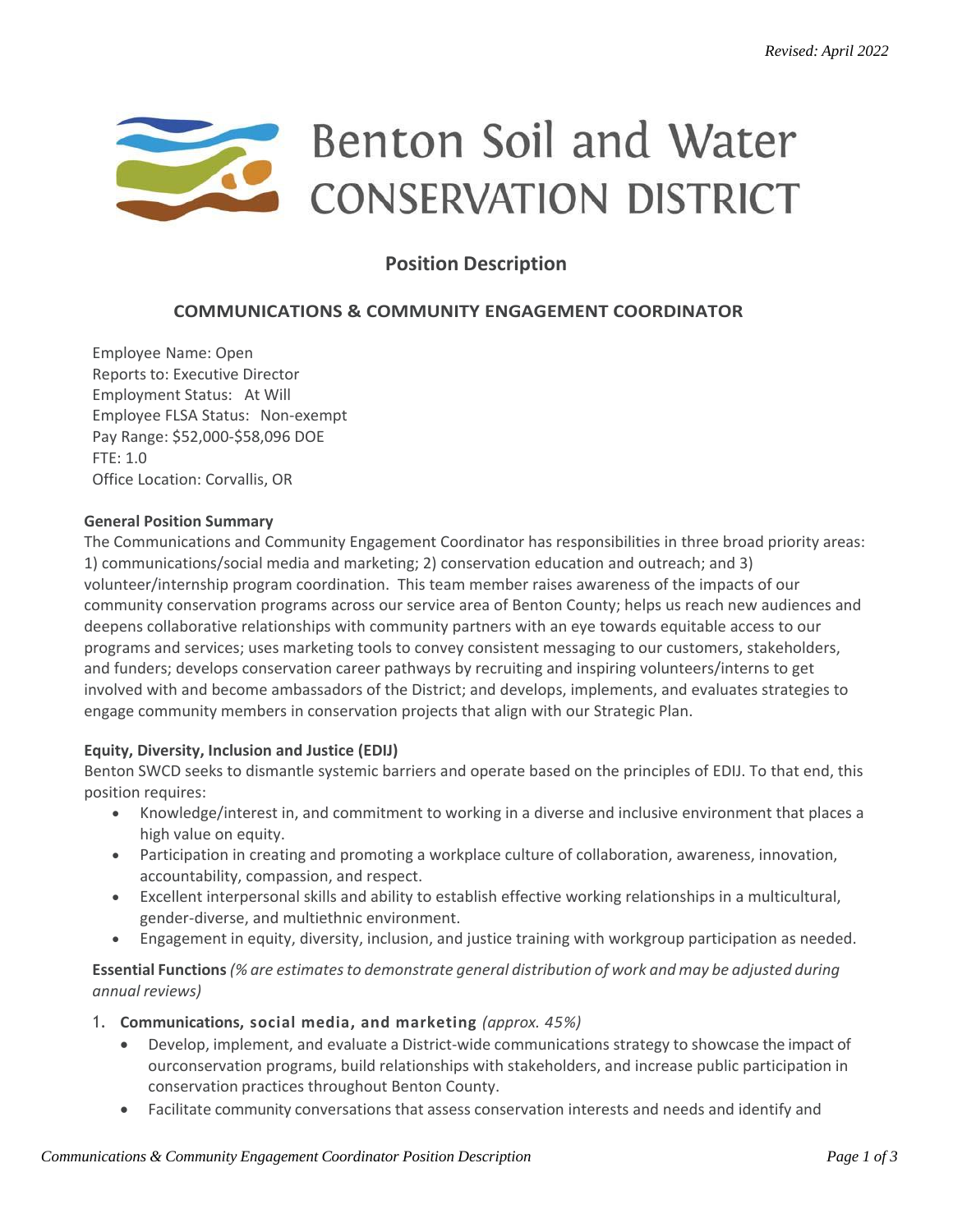overcome barriers to accessing Benton SWCD programs.

- Grow Benton SWCD's brand, network, and visibility, as well as highlight our unique niche in Benton County's conservation community.
- Ensure media content/messaging is inclusive and engaging for diverse audiences and reflects EDIJ and strategic goals of the organization.
- Design, manage, and update content to creatively tell our story and announce "calls-to-action" using compelling metrics, visual resources, and customer testimonials.
- Effectively manage social media platforms to engage the community (Facebook, Instagram, Twitter, Website Blog, YouTube Channel, etc.); use analytics and tools to measure and increase participation.
- Manage and update website in a timely manner; oversee contracts with Web Design professionals; collaborate with staff on creating web content for programs.
- Develop informational publications, promotional materials, and photo library to support organizational and programmatic needs (print and/or digital as appropriate); create and distribute Annual Reports, newsletters, e-news, post cards, event/tour invitations, and flyers/brochures.
- Evaluate communications efforts to ensure desired impact and alignment with strategic goals.

#### 2. **Conservation Education and Outreach:** *(approx. 30%)*

- Identify needs and opportunities for education and outreach that align with our strategic goals, enhance staff efforts, and utilize key partnerships, volunteers, and interns.
- With key partners, design, plan, deliver, support, and evaluate conservation education and outreach events throughout Benton County (examples include Linn-Benton Salmon Watch and Bilingual STEAM Night at Lincoln School).
- Manage Community Conservation Grant Awards Program; develop criteria to evaluate submissions, solicit grant proposals, make awards, and review/distribute grantee reports.
- Provide E&O, communications, and logistical support for Benton SWCD's Native Plant Sale (winter/spring) and Native Bulb and Seed Sale (fall).

#### 3. **Volunteers/Internships** *(approx. 10%)*

- Develop a Volunteer Handbook; recruit, train, and oversee volunteers; coordinate annual volunteer celebration.
- Develop communications materials for Benton SWCD Internship Program and assist with recruitment.

#### 4. **Program Support** *(approx. 8%)*

- Create and manage Contracts, Agreements, and MOUs.
- Develop and submit grant proposals to external funders. Manage grants; oversee and track timelines, deliverables,expenditures, and budgets; submit grant reports to funders.
- Procure and maintain tools, equipment, and supplies.
- Assist with communications, advertising, and other support tasks for Benton SWCD programs.

#### 5. **Organizational Support & Representation** *(approx. 5%)*

- Participate in weekly staff meetings, monthly board meetings, and other events as designated; provide monthly staff reports and submit monthly electronic time sheets.
- Participate in financial documentation process.
- Support organizational planning processes as needed, including Annual Budget, Annual Work Plan, Strategic and/or Long-Range Plans.
- Represent Benton SWCD at community events.
- Perform other duties as assigned.